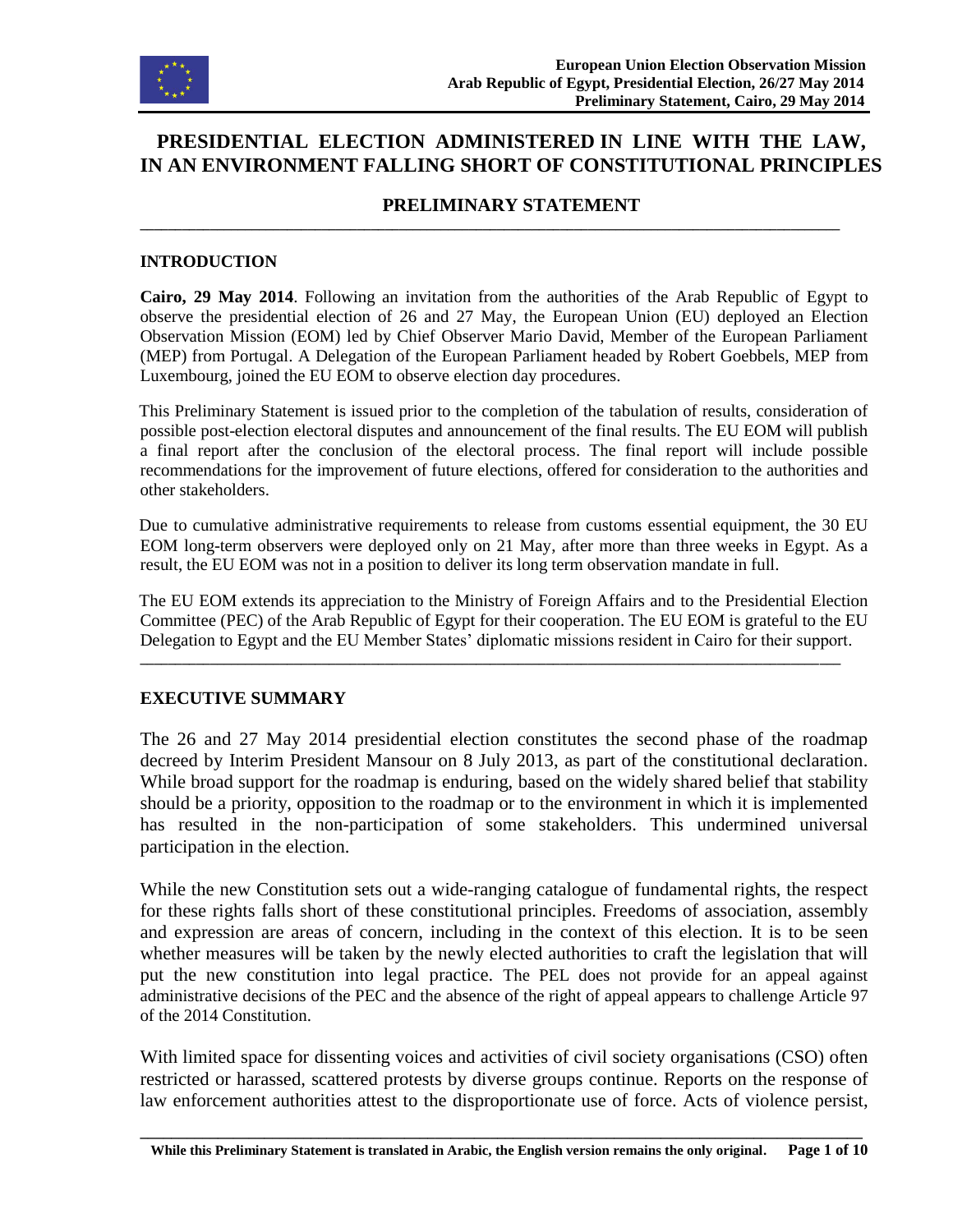

often targeting law enforcement personnel, although election related violence was limited during the pre-electoral period.

Two recent rulings in mass trials recommended the death penalty for hundreds of persons, in clear violation of international human rights law, raising serious concerns with regard to the respect for due process and the right to a fair trial. The authorities hold the view that expressing opinions on such cases would affect the independence of the judiciary.

Candidate Al Sisi's tightly controlled public profile and the limited resources of candidate Sabahi's campaign have impacted on the ability of both campaigns to reach out to voters. In addition to public rallies, both candidates engaged significantly on mass and social media and in public advertising.

The potential to achieve a level playing field for the campaign was prejudiced by insufficient regulation of campaign finance. There was evidence that third parties were contributing outside of the spending limits set by the PEC. The dominant visibility of the poster campaign of candidate Al Sisi illustrated that this lack of regulation operated in his favour.

The public media monitored gave approximately equal coverage to both candidates, but private media provided candidate Al Sisi with more than twice the coverage provided to candidate Sabahi. Stakeholders opposed to the roadmap received no media coverage.

There was a general climate of limited freedom of expression, reportedly resulting also in selfcensorship of journalists. The imprisonment of four Al Jazeera journalists and the detention of others without charge contributed to fear of a perceived decline in freedom of the media amongst journalists.

As an element of a transitional legal framework, the PEL offered an adequate basis for the conduct of the presidential election, although it fell short of full compliance with applicable international standards for democratic elections in some respects. Notably, the right to vote<sup>1</sup> and the right to stand<sup>2</sup> for all citizens are not fully protected by the current legal framework.

The presidential election was administered by a three-tier election administration comprising the PEC, 352 District Committees and 13,899 polling stations. Electoral logistics were run by the Ministry of Interior. Legal deadlines were met by both institutions. The PEC accredited 80 domestic and six international CSO, and 5 intergovernmental missions to observe the election.

While the PEC administered the election professionally and overall in line with the law, in the late afternoon on 27 May, it decided to extend voting for a third day, contrary to earlier statements. This unpredictable act of the PEC, while not against the law, caused unnecessary

<sup>|&</sup>lt;br>|<br>| For citizens in pre-trial detention, naturalised citizens of less than five years duration, first time voters who turn 18 between the date of calling the election and election day, military and law enforcement personnel and citizens without identification documents.

<sup>&</sup>lt;sup>2</sup> Most importantly, for citizens without high education and for those having a parent or spouse who hold or have held another 'nationality'.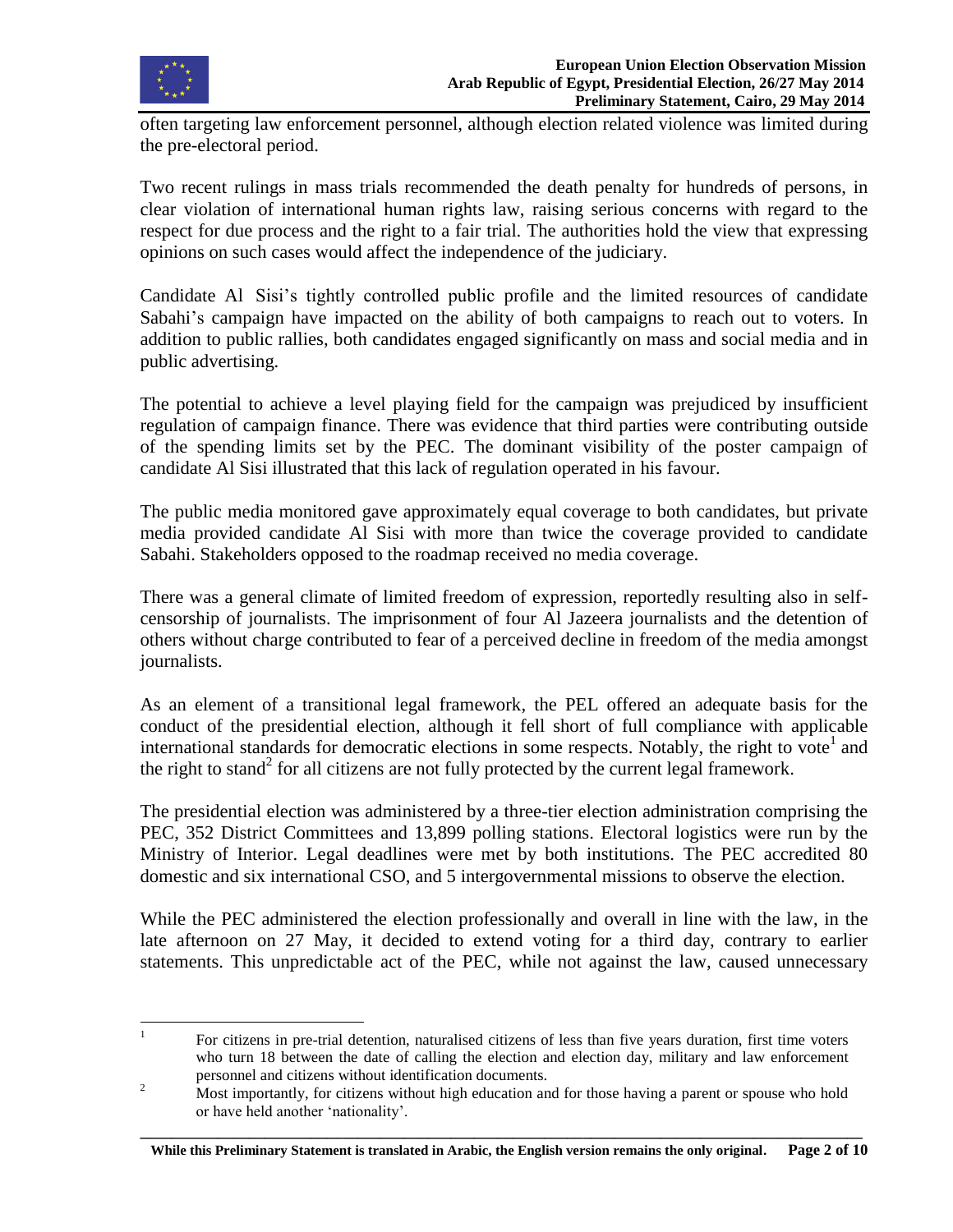

uncertainty in the electoral process. Both candidates appealed against the extension and both appeals were expeditiously rejected.

Women have been severely underrepresented in public office, with just 1.8 per cent women in the last parliament and less than one per cent female judges. An estimated 5 million women were not included in the voter list and effectively disenfranchised due to their lack of identification documents. The coverage of women was less than 2 per cent in all the media monitored thus ignoring approximately half of the electorate. Religious communities and ethnic minorities are underrepresented as well, with minimal redress in the Constitution for this imbalance. The drafting of the new law on parliamentary elections could provide an adequate opportunity to address these concerns.

Election days proceeded in a peaceful and calm manner across the governorates overall. Following three days of voting, the PEC informed the EU EOM that voter turnout was at 47.3 per cent at the time of writing. The voting and counting process was orderly and well organised in most of polling stations and District Committees observed, with only minor procedural problems and a limited number of violations noted by the EU EOM observers.

**\_\_\_\_\_\_\_\_\_\_\_\_\_\_\_\_\_\_\_\_\_\_\_\_\_\_\_\_\_\_\_\_\_\_\_\_\_\_\_\_\_\_\_\_\_\_\_\_\_\_\_\_\_\_\_\_\_\_\_\_\_\_\_\_\_\_\_\_\_\_\_\_\_\_\_\_\_\_\_\_\_\_\_\_\_\_\_\_\_\_\_\_\_\_\_\_\_\_\_\_\_\_\_**

# **PRELIMINARY FINDINGS**

# **Political Context**

The 26 and 27 May 2014 presidential election constitutes the second phase of the roadmap decreed by Interim President Mansour on 8 July 2013, as part of the constitutional declaration. While broad support for the roadmap is enduring, based on the widely shared belief that stability should be a priority, opposition to the roadmap or to the environment in which it is implemented has resulted in the non-participation of some stakeholders, thus undermining universal participation in the election

With limited space for dissenting voices, and with activities of civil society organisations (CSO) often restricted or harassed<sup>3</sup>, scattered protests by diverse groups continue. Reports attest to the disproportionate use of force in the response of law enforcement authorities.<sup>4</sup> Acts of violence persist, often targeting law enforcement personnel, in spite of a wide effort by the authorities to curb militant attacks. Draft counterterrorism legislation potentially offers increased powers of suppression to the authorities.

While the new Constitution sets out a wide-ranging catalogue of fundamental rights, the respect for rights falls short of constitutional principles. Freedoms of association, assembly and expression are areas of particular concern. Freedom of assembly is undermined by the Protest  $Law<sup>5</sup>$ , particularly as regards the extensive powers to suppress gatherings by force, the severe penalties which apply under it, and its implementation, which has resulted in widespread

<sup>&</sup>lt;sup>2</sup><br>3 In the immediate run up to the election, the banning of the 6 April movement on 28 April and the raid on the Egyptian Centre for Economic and Social Rights on 22 May underscored this concern.

<sup>4</sup> For example, the 17 March 2014 Report by the National Council for Human Rights, available at [http://www.almasryalyoum.com/news/details/412470.](http://www.almasryalyoum.com/news/details/412470)

<sup>&</sup>lt;sup>5</sup> Law for Organising the Right to Peaceful Public Meetings, Processions & Protest, Law 107 of 2013.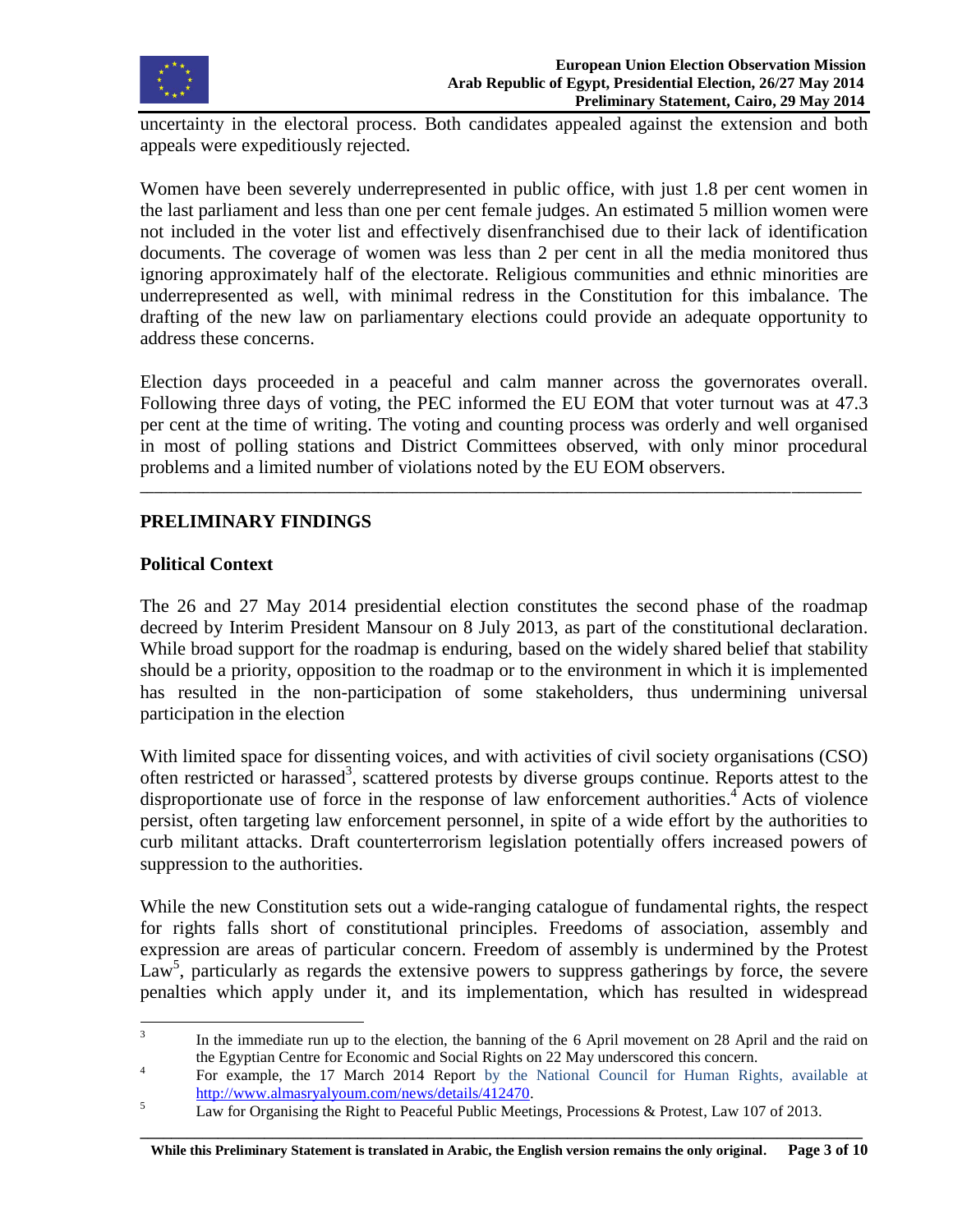

detentions. Prosecutions continue, with heavy sentences imposed in an expedited manner even upon those peacefully expressing their views. Public uncertainty about the number of persons in detention is conducive to the perception that human rights are repressed. It is to be seen whether measures will be taken by the newly elected authorities in crafting the legislation that will put the new constitution into legal practice.

Two El Minya court rulings in mass trials in March and April 2014, which recommended the imposition of the death penalty on hundreds of persons, were in clear violation of international human rights law, and gave rise to serious concerns with regard to the respect for due process and the right to a fair trial. The authorities hold the view that expressing opinions on such cases would affect the independence of the judiciary.

# **Legal Framework**

The legal framework regulating the presidential election is of a transitional nature. While it constitutes an adequate basis for the conduct of these elections overall, it falls short of applicable international and regional standards for democratic elections in some respects. In addition to the 2014 Constitution, key legislation includes the 2014 Presidential Elections Law (PEL) and the 1956 Law on the Exercise of Political Rights (LEPR) as amended. A number of other laws have significance for the exercise of civil and political rights.

The right to stand for election is circumscribed by a number of constitutional and legislative provisions, contrary to Article 25 of the International Covenant on Civil and Political Rights (ICCPR), including disqualification from candidacy on the basis of origin and education.<sup>6</sup>

The exclusion from the right to vote of naturalised citizens of less than five years standing is not compatible with Egypt's international commitments, nor is the denial of voting opportunities, for eligible voters in detention.<sup>7</sup> Military and law enforcement personnel are 'exempted' from the right to vote, with the effect that they do not participate in elections while in active service.  $8$ 

In the absence of a specific provision enabling all citizens who turned 18 up to and including on the election days,<sup>9</sup> voters turning 18 between the calling for the election and election days are not added to the voter register and are therefore disenfranchised $10$ .

The EU EOM was informed by the authorities that there were some 5 million women and 375,000 men without IDs, or persons even without birth certificates, who were unable to vote. While citizens are legally obliged to have state issued IDs at the age of 16, the absence of such a

 $6\overline{6}$ Candidate qualifications included obtaining of the support of no less than 25,000 registered voters, through duly notarised signatures, comprised of at least 1,000 such supports from no less than 15 of Egypt's 27 governorates. Additional conditions required candidates to undergo a medical examination, hold higher education and not to have a parent or spouse who has or held another nationality.

<sup>&</sup>lt;sup>7</sup> Law 'On the Exercise of Political Rights', Articles 1, 2 and 3, and Article 25 of the International Covenant on Civil and Political Rights and General Comment 25, Paragraphs 10 and 14.

<sup>8</sup> Article 1 of Law 73/1956.

 $^{9}$  LEPR Article 1.

The official number of such citizens was not available.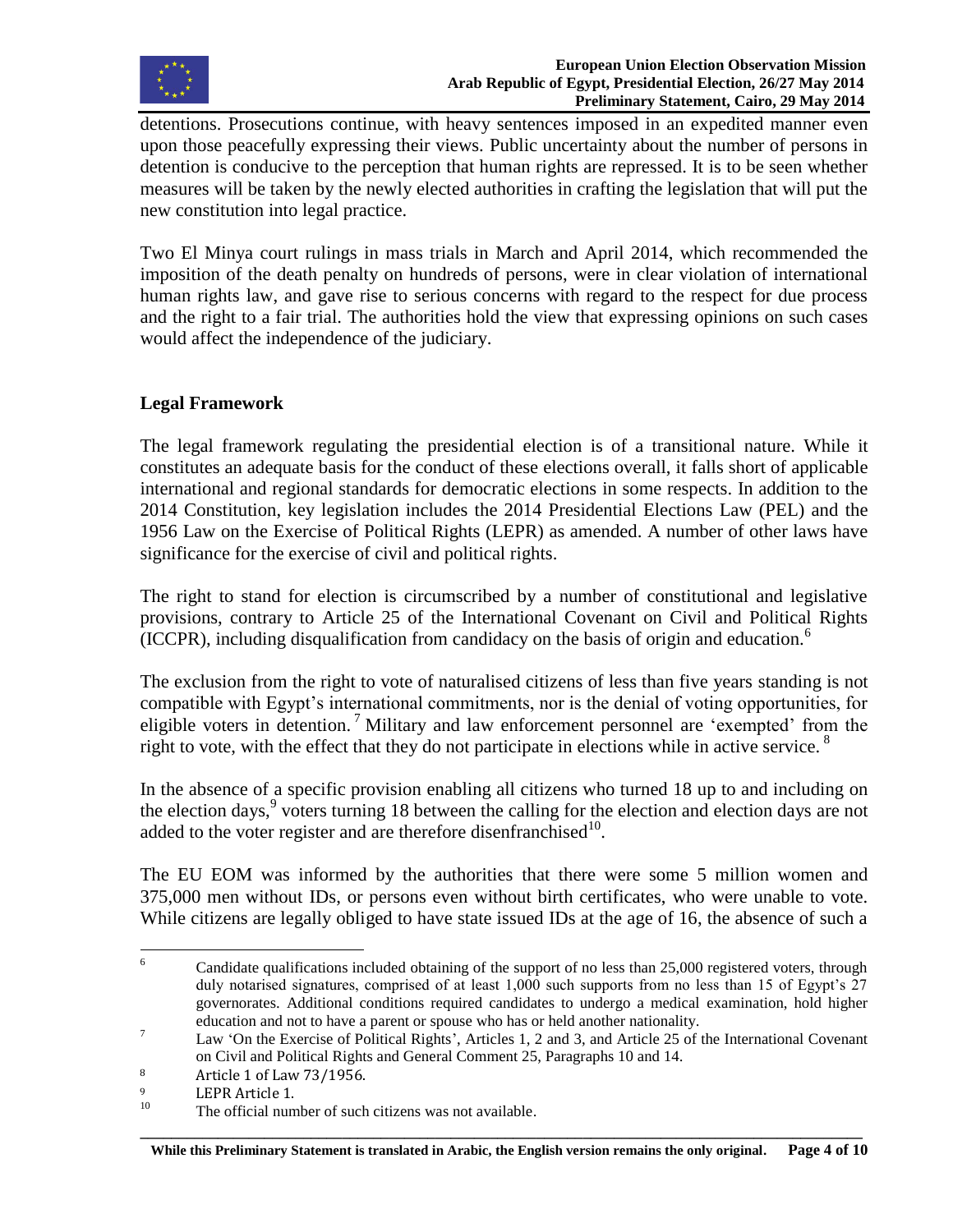

significant number of citizens from the voter register suggests that the state could have been more proactive in facilitating citizens to fulfill their legal obligation.

The PEL does not achieve a transparent complaints and appeals process and the legal provisions regulating campaign finance are inadequate.

### **Election Administration**

The presidential election was administered by a three-tier election administration comprising the  $PEC$ ,  $11$  353 District Committees, one of which was responsible for the out-of-country voting (OCV), and 13,899 polling stations working only from the day before the election until the completion of the vote count. Legal enactments were issued in a timely manner and preparations for the presidential vote were performed efficiently.

The PEC issued 34 decrees<sup>12</sup> regulating various aspects of the electoral process. It also published guidelines for voting, counting and aggregation of results. All these decrees and guidelines were promptly published on its website. The PEC usefully translated its decrees and other documents into English in a timely manner. While voter information was broadly available, there was limited evidence of voter education and a lack of training sessions for polling station and district committee non-judicial members.

Egypt implements a 'passive' voter registration system, extracting the voter register from the national identification documents (ID) database maintained by the Ministry of the Interior. A PEC working group updates the voter register when an election is called. First time voters were added to voter register, while citizens who had their right to vote restricted<sup>13</sup> were excluded and the names of the deceased were deleted. The voter register was concluded on 30 March 2014 when the election was called, with a total number of 53,909,306 registered voters.

Electoral logistics were run by the Ministry of the Interior under the supervision of the PEC. In order to guarantee the integrity of the vote, ballot papers with high standard security features were printed under conditions of strict security. The number of ballot papers printed was equal to the number of voters included in the voter register.

On 20 May, the OCV District Committee announced the OCV results, approximately a week before the voters in Egypt would cast their ballots. While this action was in line with the legal provisions, it may have impacted on voters' decision and participation.

While the PEC administered the election professionally and overall in line with the law, in the late afternoon on 27 May, it decided to extend voting for a third day contrary to its earlier statement of 26 May that voting would not be extended. This unpredictable act of the PEC, while

 $11\,$ <sup>11</sup> PEL Article 3; the PEC is an independent body supervising all aspects of the presidential election. Its President and the Members are among the most senior judges of Egypt and are holding their positions at the PEC *ex officio*.

<sup>&</sup>lt;sup>12</sup> [www.elections.eg.](http://www.elections.eg/)

 $13$  LEPR Article  $2 - 4$ .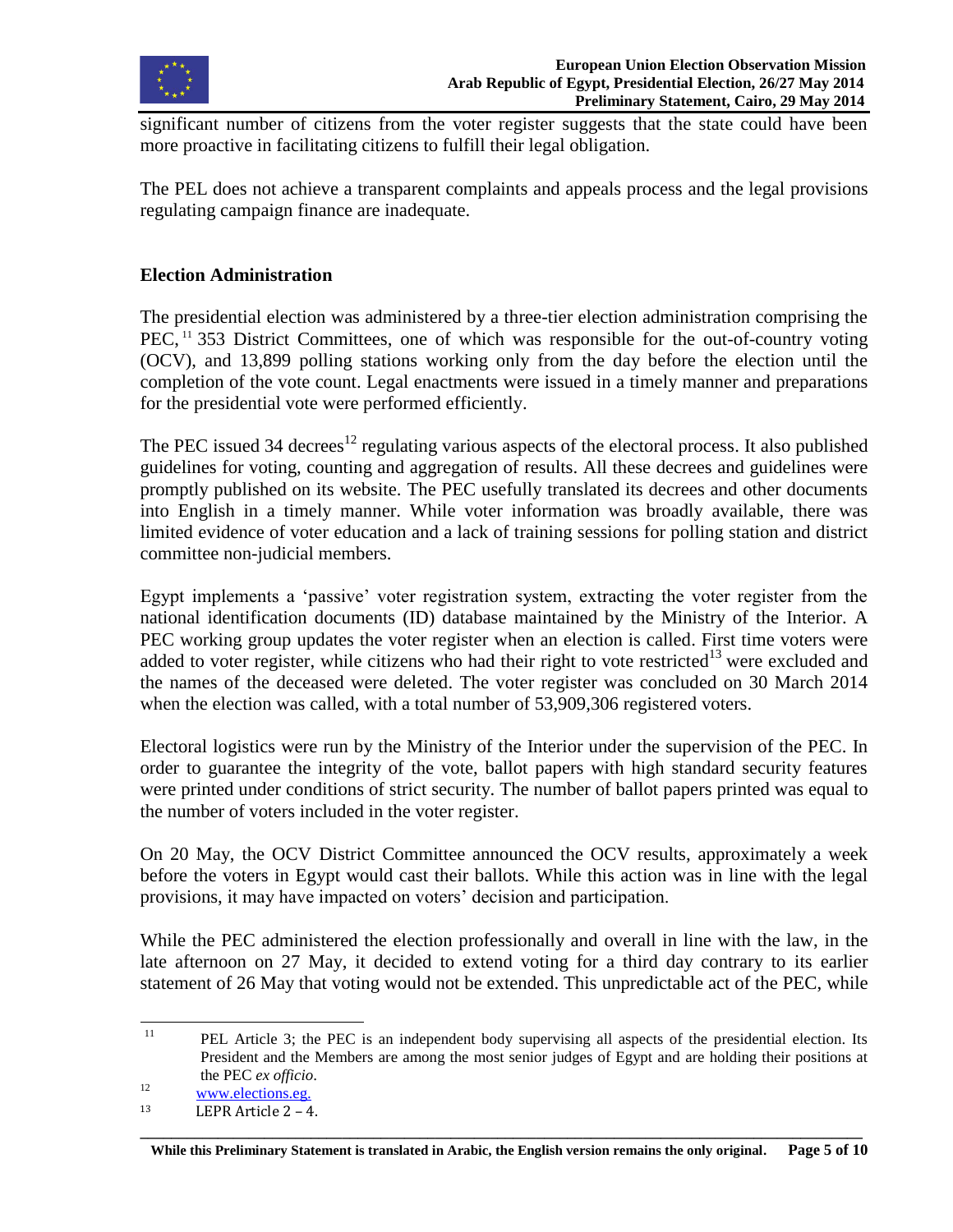

not against the law, caused unnecessary uncertainty in the electoral process with regard, *inter alia*, to potential procedural and logistical implications. Both candidates appealed against the extension and both appeals were expeditiously rejected. In addition, on 27 May, a representative of the PEC stated to the media that fines for voters who do not vote would be enforced as provided for by the PEL. The extended voting period combined with the above statement could be perceived as an attempt to boost turnout while voting was still on-going.

# **Candidate Registration and Campaign**

By the end of the registration period, $14$  the PEC had registered two candidates, the former head of Egypt's armed forces Abdel Fatah Al Sisi and veteran Nasserist politician Hamdeen Sabahi, on the basis, respectively, of 188,930 and 31,555 valid endorsements.<sup>15</sup>

Al Sisi's tightly controlled public profile and the limited resources of the Sabahi campaign have impacted on the ability of both campaigns to reach out to voters to the extent that they might have wished. In addition to public rallies, both candidates engaged significantly on mass and social media and in public advertising. The EU EOM observed 12 campaign rallies.

EU EOM observers were not in a position to follow most part of the campaign outside Cairo. In the capital, the campaign was largely calm and peaceful, with only a few isolated incidents, which had a limited impact. Due to a combination of heavy security presence and legal regulations, the campaign environment was one of curtailed opposition demonstrations.

The late issuing of formal electoral programmes did not prevent the candidates from pursuing their respective campaigns. Both candidates stressed their adherence to campaign rules. The potential to achieve a level playing field for the campaign was prejudiced by insufficient campaign finance regulation, particularly in circumstances where there was evidence that third parties were contributing outside of the spending limits set by the PEC. The dominant visibility of the poster campaign of candidate Al Sisi illustrated that this lack of regulation operated in his favour.

# **Media**

The media legal framework for this presidential election is comprised in the 2014 Constitution, the PEL and PEC Decree 15. While the Constitution provides for a transition from the previously existing media regulatory framework to a new one, the PEC was vested with the regulation of the state media and the press, as well as media accreditation for the coverage of the presidential election.

 $14$  $^{14}$  From 31 March to 20 April.

<sup>15</sup> An aspiring candidate filed a case with the State Council, following a decision by the Ministry of Health to shorten the time frame for candidates' medical examination which prevented the candidate from completing his application. The PEC did not challenge the Ministry's decision and the State Council is yet to adjudicate on the case. Two other aspiring candidates made public their intention to run, but did not submit their final applications to the PEC.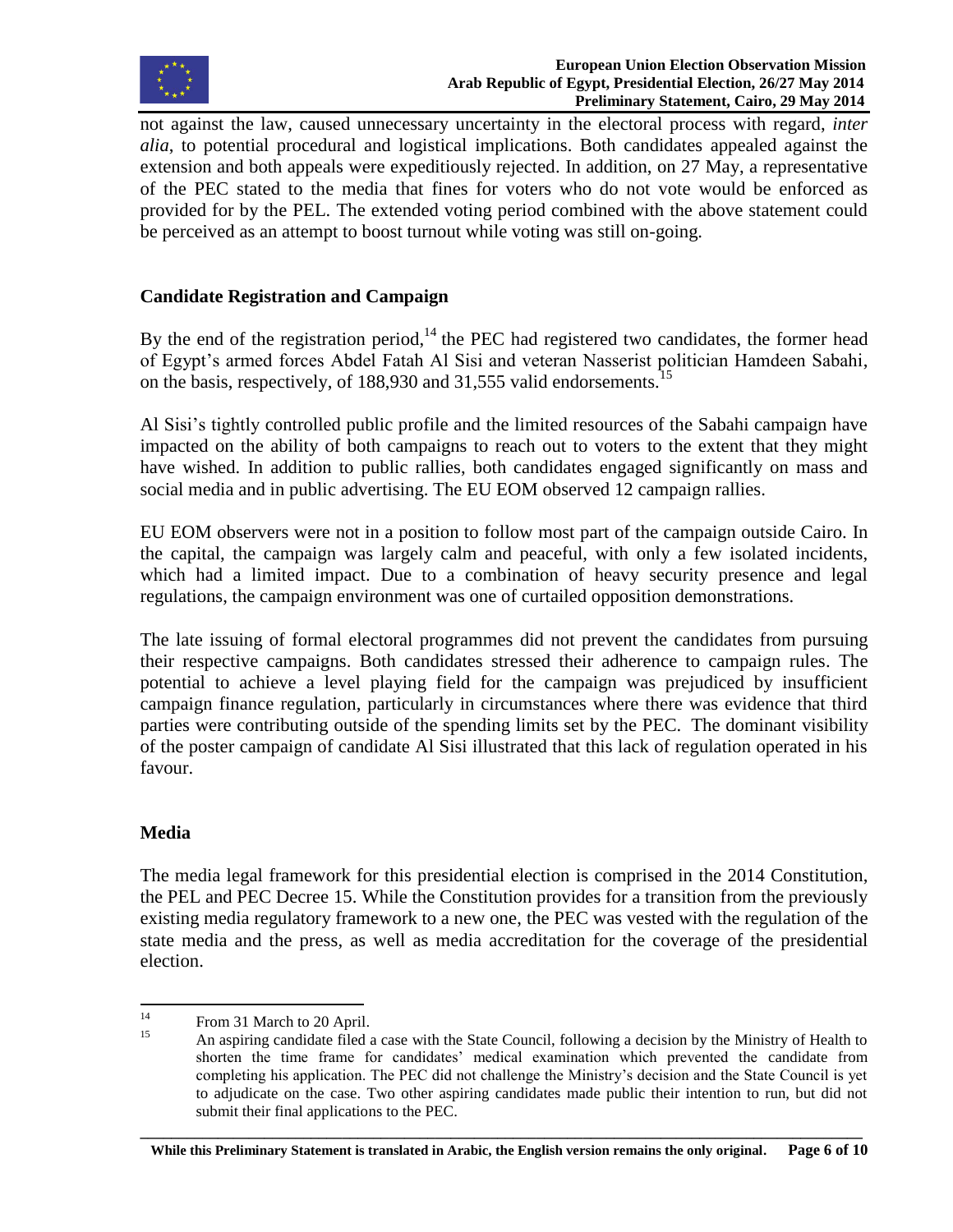

A Media Monitoring Committee (MMC) was established by the Ministry of Information on 23 April 2014 to monitor the compliance of electronic media with PEC regulations to report in a balanced and neutral manner on the campaigns of candidates. The MMC did not have the authority to sanction media for non-compliance. Media outlets found responsible for possible violation of the PEC regulations were merely informed about the infringement.

Against this background, according to the EU EOM media monitoring conducted from 3 to 23  $May<sup>16</sup>$ , the election was presented as a major event and received extensive coverage. The two candidates were allocated about half of the time and space in the vast majority of the media monitored and dominated news programmes, talk shows and other broadcasts. Major channels interviewed both candidates, and state and private media were mostly neutral in their coverage of the campaign, but less so in direct interviews.

In accordance with the PEL, the state media monitored provided approximately equal coverage to both candidates. However, in the private media, Al Sisi received more than twice the coverage when compared to Sabahi. The coverage of women was less than 2 per cent in all the media monitored. This assessment is illustrated by Table 1. There was an absence of media sympathetic to those in opposition to the roadmap whose opinions have not been covered by the media monitored, broadcasting from within Egypt.

| Candidate     | Al Sisi |                  |         |                  | Sabahi |                  |         |                |
|---------------|---------|------------------|---------|------------------|--------|------------------|---------|----------------|
| Media         | Total   | Positive         | Neutral | Negative         | Total  | Positive         | Neutral | Negative       |
| Chanel One    | 57      | 14               | 86      | $\Omega$         | 43     |                  | 99      | $\Omega$       |
| Radio Masr    | 49      | $\overline{2}$   | 98      | $\boldsymbol{0}$ | 51     | $\boldsymbol{0}$ | 100     | $\mathbf{0}$   |
| Al Ahram      | 63      | 10               | 90      | $\boldsymbol{0}$ | 37     | $\overline{2}$   | 96      | $\overline{2}$ |
|               |         |                  |         |                  |        |                  |         |                |
| <b>ONTV</b>   | 58      | 7                | 93      | $\theta$         | 42     | $\theta$         | 97      | 3              |
| <b>CBC</b>    | 73      | 17               | 83      | $\theta$         | 27     | $\theta$         | 99      | 1              |
| Al Hayat TV   | 72      | 5                | 95      | $\theta$         | 28     | $\theta$         | 97      | 3              |
| Al Masry Al   | 73      | 13               | 85      | $\overline{2}$   | 27     | 12               | 84      | $\overline{4}$ |
| Youm          |         |                  |         |                  |        |                  |         |                |
| Youm 7        | 69      | $\overline{c}$   | 98      | $\Omega$         | 31     | $\mathbf{0}$     | 91      | 9              |
| Al Shorouk    | 81      | 2                | 98      | $\boldsymbol{0}$ | 19     | 15               | 83      | $\overline{2}$ |
|               |         |                  |         |                  |        |                  |         |                |
| Al Arabiya    | 49      | $\Omega$         | 100     | $\Omega$         | 51     | $\Omega$         | 100     | $\Omega$       |
| Skynews       | 53      | $\boldsymbol{0}$ | 100     | $\boldsymbol{0}$ | 47     | $\mathbf{0}$     | 100     | $\mathbf{0}$   |
| Arabia        |         |                  |         |                  |        |                  |         |                |
| Al Jazeera    | 87      | $\mathbf{1}$     | 48      | 51               | 13     | $\mathbf{0}$     | 84      | 16             |
| Mubasher Misr |         |                  |         |                  |        |                  |         |                |

**Table 1**

Despite the lack of comprehensive media regulation, the EU EOM assessed a general climate of limited freedom of expression, reportedly resulting also in self-censorship of journalists. The

 $16$ <sup>16</sup> The sample monitoring daily during primetime included the state-owned Chanel One TV, Radio Masrh and Al Ahram newspaper, as well as the private media ONTV, CBC, Al Hayat TV, Al Masry Al Youm newspaper, Al Shorouk newspaper, Youm 7 website and the satellite channels Al Arabiya, Skynews Arabia and Al Jazeera Mubasher Misr.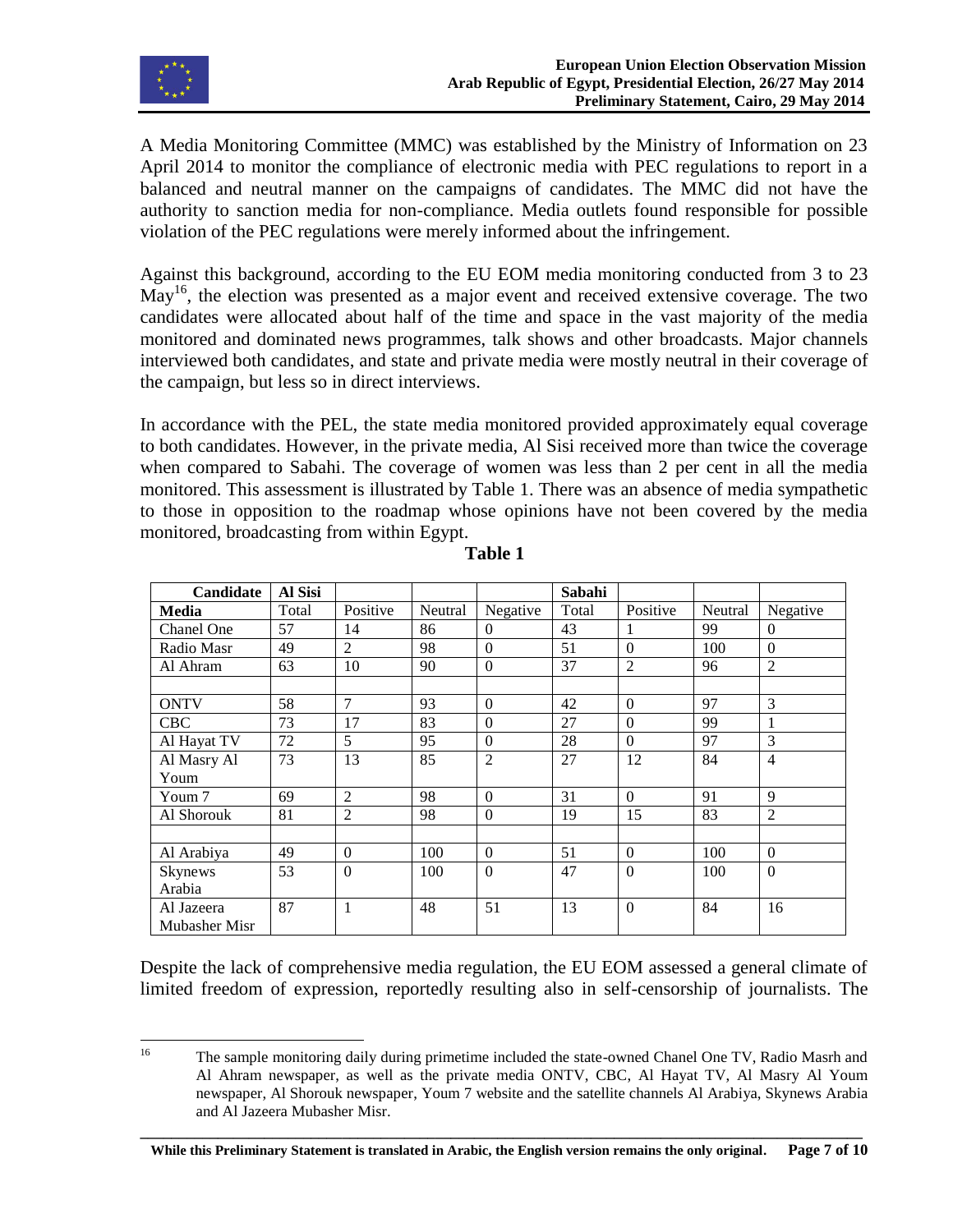

imprisonment of four Al Jazeera journalists and the detention of others without charge <sup>17</sup> contributed to fear of a perceived declining freedom of the media amongst journalists.

EU EOM media monitoring carried out on 24 and 25 of May showed that several state and private channels breached the campaign silence period by broadcasting songs and favorable commentary in support of candidate Al Sisi. Newspapers also dedicated numerous editorial columns, during this period, to personalities who encouraged voters to vote for candidate Al Sisi, while describing the candidate Sabahi as the inevitable loser of the presidential election.

### **Electoral Disputes**

The PEL does not provide for an appeal against administrative decisions of the PEC and the absence of the right of appeal appears to challenge Article 97 of the 2014 Constitution.

The PEC has addressed at least three alleged breaches of campaign rules by both campaigns, with no further action taken. At least two cases were filed before the State Council in matters pertaining respectively to the electoral law and candidacy qualifications.

### **Participation of Women, Minorities and Persons with Disabilities**

Women have historically been significantly underrepresented in public office in Egypt, with just 1.8 per cent of the membership of the last parliament. Less than one per cent of the judges are women and therefore, only a very limited number of women served as polling station chairpersons. The absence of a female candidate in this election reinforces these concerns. The principal barriers to female participation in elected office are the absence of tangible political initiatives to promote women, traditional cultural attitudes and the lack of financial resources on the part of potential female aspirants.

While the Constitution mandates fair representation of the population through the electoral system, it is uncertain how the enhanced participation of women and religious communities and ethnic minorities in political life will be implemented.

The Constitution specifically obliges the state to ensure political rights of persons with disabilities, but the absence of tactile ballot papers disrespected privacy rights of voters with visual impairments.

The drafting of the new law on parliamentary elections could provide an adequate opportunity to address these concerns.

#### **Election Observation**

 $\overline{\phantom{a}}$ 

The PEC accredited 80 domestic and six international CSOs to observe the presidential elections.

<sup>17</sup> The Cairo Criminal Court denied bail for the detained including the Al Jazeera correspondent, Abdullah El Shamy, who has been held without charge and has been on hunger strike for more than one hundred days.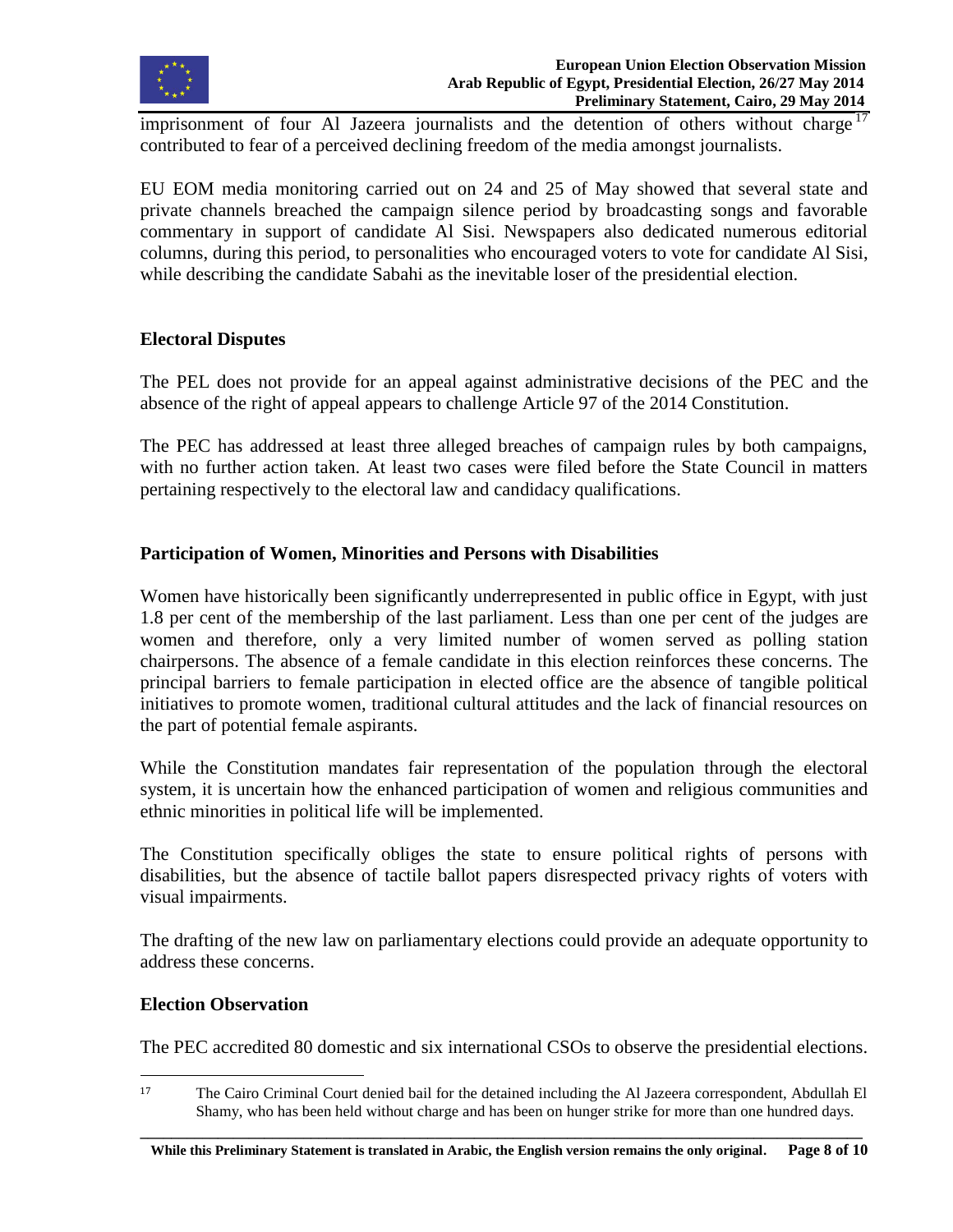

In addition to the EU EOM, four intergovernmental organisations, namely the African Union, the League of Arab States, the Common Market for East and South Africa, and L' Organisation pour la Francophonie also deployed observation missions. The EU EOM was notified by the PEC that the application of 32 domestic and seven international CSOs to observe were rejected.<sup>18</sup> Accredited domestic CSOs informed the EU EOM about the administrative burden for domestic observation stemming from requirements for individual accreditation. The PEC informed the EU EOM that it accredited 15,204 domestic observers and that 1,518 applications for individual accreditation were rejected on technical grounds.<sup>19</sup> While the PEC maintained that all individual permits were issued on time, the EU EOM was informed by a number of domestic CSOs that the permits were issued to them between 1-3 days beyond the 20 May deadline.

# **Election Day**

In total, 143 observations were made by EU EOM observers during the opening of the polling stations (PS) for the three days of voting. Observed polling stations opened on time or with a short delay. Observers generally assessed the overall conduct of opening procedures as "good" or "very good".

EU EOM observers made 1,389 observations during voting hours of all three election days. The overall conduct of the voting was generally assessed as "good" or "very good" by observers, despite minor procedural infractions reported. Observers generally assessed that voters had a "good" or "very good" understanding of voting procedures and that PS staff performance was likewise "good" or "very good". Observers generally reported the absence of long lines of voters and overcrowding and that there was no tension or unrest in the vicinity of observed PS. Candidate representatives for el-Sisi and Sabahi were present in 70 per cent and 30 per cent of observed PS respectively. International and CSO observers were present in 15 per cent of observed PS.

Most PS observed closed on time or soon thereafter. Closing was assessed positively in a large majority of PS observed, even though minor procedural errors were witnessed in a limited number of these. The late decision to extend voting by one day did not appear to affect the work of the PS, according to EU EOM observers. Altogether, 39 observations of counting procedures at the end of the third voting day were reported by 06.30 on 29 May. Observers assessed the conduct of the counting as "good" or "very good" in 29 of these.<sup>20</sup>

The general impression of the EU EOM observers was that military and law enforcement personnel respected PEC guidelines. Out of a total of 1,694 visits to polling stations,

<sup>18</sup> <sup>18</sup> Reasons for denial of accreditation to these CSOs included failure to register in line with the legal requirements, lack of former experience in election observation, and a lack of good reputation and a proven record of impartiality and integrity.

<sup>&</sup>lt;sup>19</sup> Reasons for denial of accreditation to these individuals included mismatch of photograph and the photograph on the ID or bad quality photograph, mismatch between the personal data on the ID and the data submitted, and incomplete scan of the ID.

<sup>&</sup>lt;sup>20</sup> This number includes one PS that started to count while voting was still on-going. It also includes a few PS that counted only invalid votes and votes for candidate Sabahi, and then calculated the number of votes for Al Sisi.